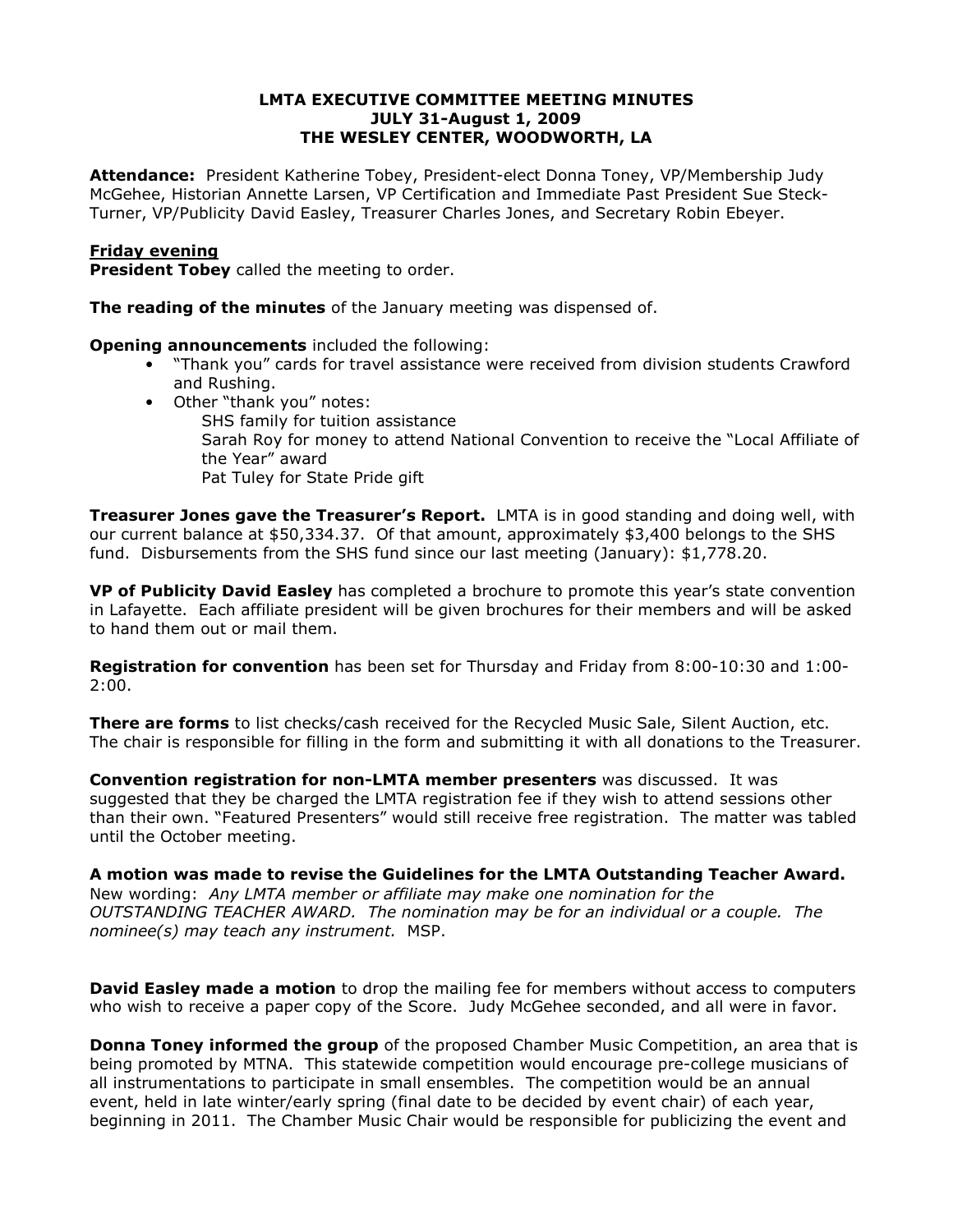encouraging Louisiana pre-college teachers to participate, utilizing venues such as workshops, demonstrations and/or recitals. At this year's convention, the Thursday evening recital presented by the faculty and students of ULL will be largely chamber music.

The group discussed the following day's agenda.

The meeting was adjourned.

## Saturday morning

President Tobey opened the morning's meeting with a discussion on the amount of money raised for Foundation Fellow Ernestine Durrett. The decision was made for LMTA Treasurer Charlie Jones to go ahead and send the \$1000 so that we can announce it at convention in October.

**David expressed the need** to purchase some more updated software to produce the newsletter, which would cost about \$900-\$1000.

The group discussed how to encourage the local districts to persuade more members to attend the state convention. It was decided to award a free clinician/session for next year to the local district with the highest percentage of members registered for the convention. Teachers now listed on the "Workshops and Sessions" page of the LMTA website will be asked if they are willing to be "the prize" and all members will be asked (via e-newsletter) if they have sessions they would like to add to the list. We will announce the winner at the banquet on Thursday night, as well as recognize first-time attendees.

## The meeting was adjourned to be joined by the Full Board.

Respectfully submitted, Robin Ebeyer, Secretary

## LMTA BOARD MEETING MINUTES August 1, 2009, 10:30 a.m. THE WESLEY CENTER, WOODWORTH, LA

Attendance: President Katherine Tobey, President-elect Donna Toney, VP/Membership Judy McGehee, Historian Annette Larsen, Past-President and VP/Certification Sue Steck-Turner, VP/Publicity David Easley, Treasurer Charles Jones, Secretary Robin Ebeyer, Composition Competitions Chair Thais Perkins, Piano Chair David Evenson, BRMTA President Christine Lien, LCPTA President Abbie Fletcher, Voice Rally Chair Lynette Murphy, NSMTA President Sandy Larson, IMTF Chair Patti Misita, Convention Chair Susie Garcia, LAMTA President Mila Olivier, Convention banquet representative Sue Miller, CENLA President Jill O'Toole, GSMTA representative LaWanda Blakeney.

**President Tobey** called the meeting to order. The group voted to dispense with the reading of the minutes.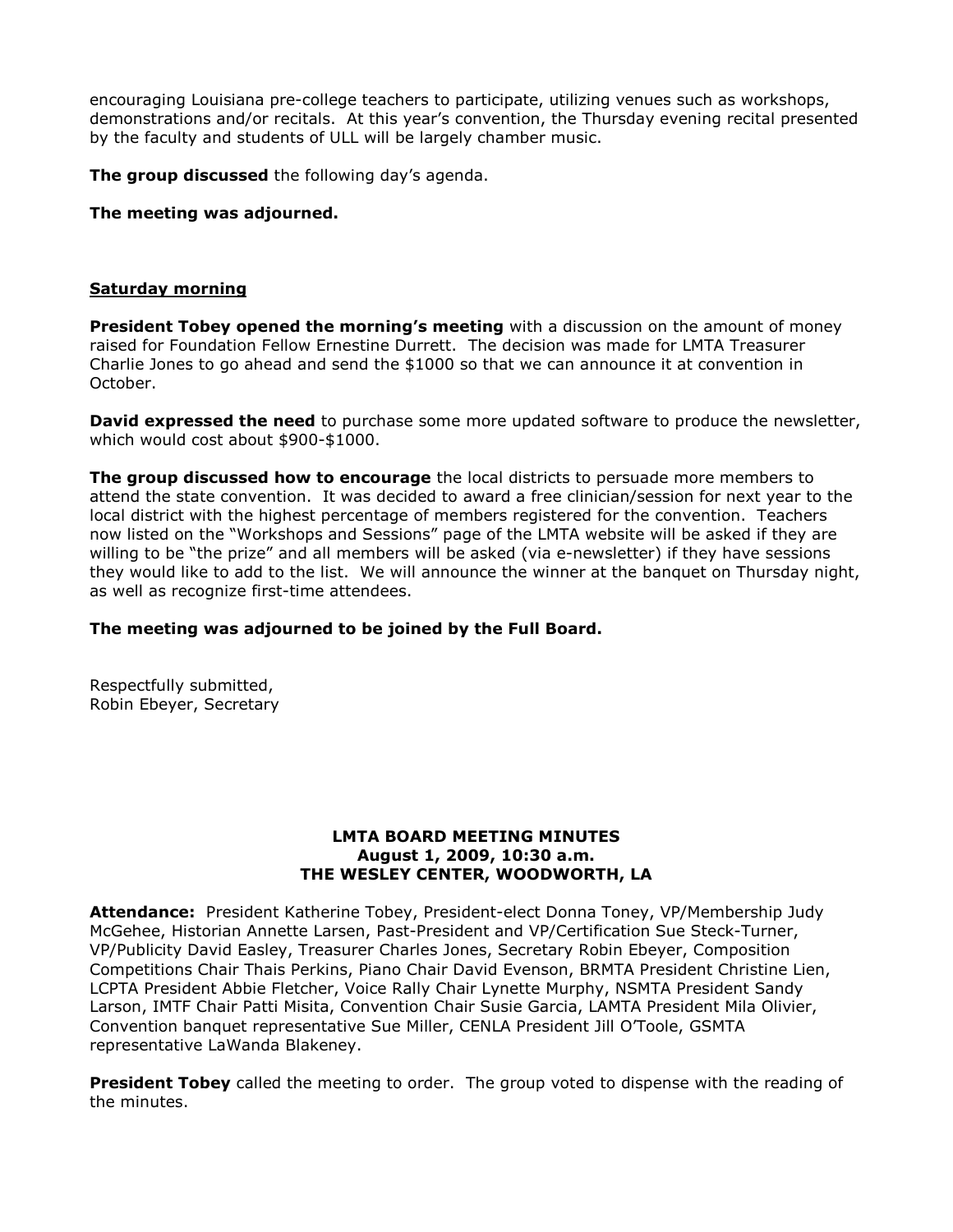Opening announcements included the following:

- Sue has completed the updated Certification Handbook. She needs the names of each local district's certification chair. Sue also asked the presidents to encourage their members to certify. There are many who are eligible, but haven't taken the steps to become certified.
- Rally chairs need to be updated on the website.
- Convention bulletin editor Kathryn Watson needs all locals to send in their advertisements. The group was reminded that members must have paid their dues to be included in the bulletin directory.

Sue Steck-Turner made the motion to make up the difference from LMTA funds to officially make Ernestine Durrett our Foundation Fellow for next year. Judy McGehee seconded, and all were in favor.

Revisions have been made to The Guidelines for Outstanding Teacher as follows: "Any LMTA member or affiliate may make one nomination for the OUTSTANDING TEACHER AWARD. The nomination may be for an individual or a couple. The nominee(s) may teach any instrument." All presidents were encouraged to nominate someone every year. The deadline is September 1 and hard-copy applications must be sent to Marietta Lanoux.

All local presidents were reminded to bring their item(s) for the Silent Auction to convention, and to encourage their members to bring their used music for the Recycled Music Sale.

**This year's SHS fundraiser** will be entitled "Spookathon" and will take place on Saturday of the convention from about 10:00-3:00, depending upon the number of participants. Students may wear costumes if they wish and play seasonal music, but this is not mandatory. The balance in the SHS fund is currently \$3,465.80. We have helped pay tuition for many students, provide keyboards for some, and helped send some New Orleans string students (students of LMTA members) to Carnegie Hall this summer. All districts are encouraged to sponsor local playathons to benefit the SHS fund.

**Treasurer Jones gave the Treasurer's Report.** LMTA is in good standing and doing well, with our current balance at \$50,334.37. Of that amount, approximately \$3,400 belongs to the SHS fund. Disbursements from the SHS fund since our last meeting (January): \$1,778.20.

**Donna Toney informed the group** of the proposed Chamber Music Competition, an area that is being promoted by MTNA. This statewide competition would encourage pre-college musicians of all instrumentations to participate in small ensembles. The competition would be an annual event, held in late winter/early spring (final date to be decided by event chair) of each year, beginning in 2011. The Chamber Music Chair would be responsible for publicizing the event and encouraging Louisiana pre-college teachers to participate, utilizing venues such as workshops, demonstrations and/or recitals. At this year's convention, the Thursday evening recital presented by the faculty and students of ULL will be largely chamber music.

Donna also gave the group an overview of the LMTA State Convention in Lafayette in October. The fillable PDF registration form is posted on the website, as well as hotel information. This year the local district with the largest percentage of members registered at convention will receive a free clinician/workshop for next year. The winner will be announced at the banquet on Thursday evening. All presidents were urged to encourage their members to attend the convention. Suggestions: Offer tips to re-arranging their teaching schedules and organize car pools. Promote the competition aspect of the attendance "prize."

This year Ingrid Clarfield will be presenting two sessions plus an Alfred showcase and a masterclass. William Chapman Nyaho will present a session, as well as perform a recital on Friday evening.